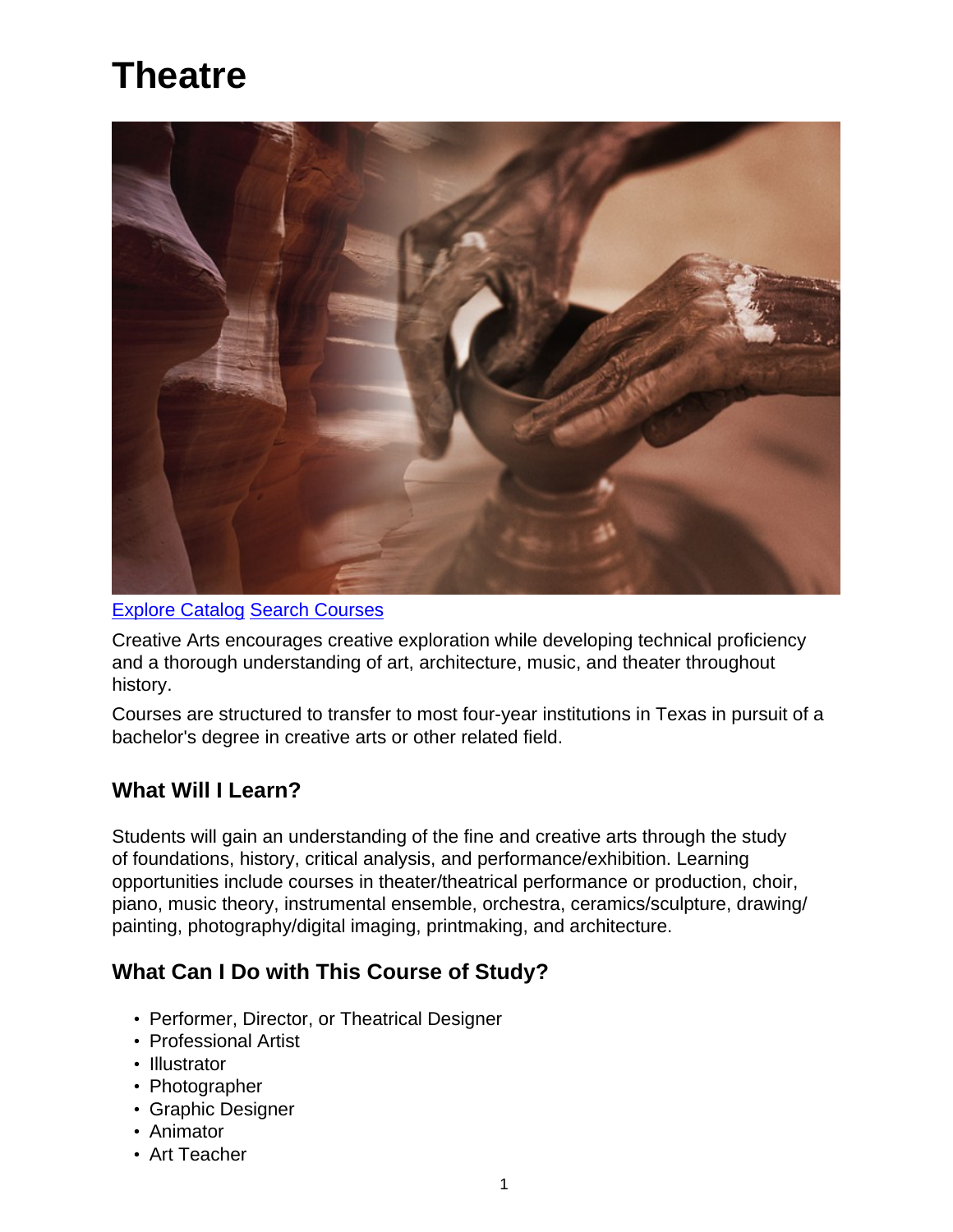- Art Therapist
- Commercial Artist
- Interior Designer
- Musician Performer, Director, Educator
- Music Minister
- Music Therapist
- Music Software Developer
- Musician
- Curator
- Architect

# **Degrees and Certificates**

Associate of Art in Creative Arts

# **Visual Arts Concentration (AA) Degree Plan**

The curriculum is offered for students who are interested in transferring to a university and earning a Bachelor's degree in Visual Arts. It is the responsibility of the student to contact the transfer university to obtain its specific course requirements, see an advisor, and enroll in appropriate lower division courses.

Semester 1

- EDUC 1200 Learning Pathways
- KINE 1164 Introduction to Physical Fitness and Wellness
- ENGL 1301 English Composition I
- HIST History of the United States to 1877
- ARTS 1303 Art History I
- ARTS 1316 Drawing I

Semester 2

- ENGL 1302 English Composition II
- HIST History of the United States to 1877
- SPCH Oral Communication
- MATH 1314\* College Algebra
- ARTS 1304 Art History II

#### Semester 3

- GOVT  $_{2305\Omega}$  -Federal Government
- ARTS  $1312\Omega$  Design II
- ARTS  $1317Q -$  Drawing II
- LPS X4xx LPS

#### Semester 4

- LPS X4xx LPS
- ARTS 23xx \*\*ARTS Elective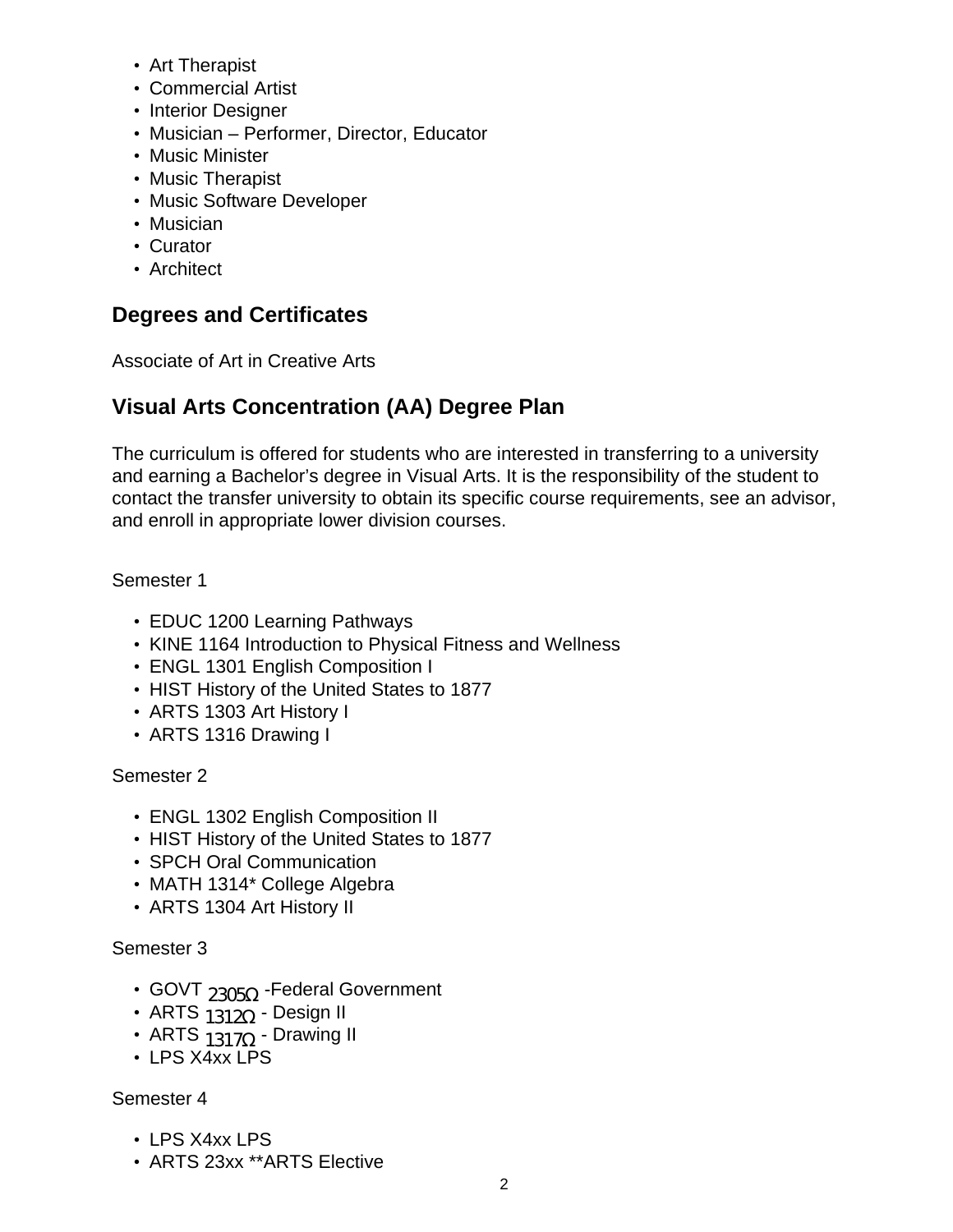- Social & Behavioral Science: Other
- GOVT  $_{2306\Omega}$  Texas Government
- Language, Philosophy and Culture

\*\*Choose 1 - Arts Elective: ARTS 2316/7 Painting I/II, ARTS 2323 Life Drawing I, ARTS 2333 Printmaking I, ARTS 2346/7 Ceramics I/II, ARTS 2356/7 Photography I/II, ARTS 2348 Digital Art I or ARTS 2326 Sculpture I

\*Review Transfer Degree Requirements

# **Architecture Concentration (AA) Degree Plan**

The curriculum is offered for students who are interested in transferring to a university and earning a Bachelor's degree in Architecture or Interior Design. It is the responsibility of the student to contact the transfer university to obtain its specific course requirements, see an advisor, and enroll in appropriate lower-division courses. Upon transfer, students will be required to submit a portfolio of their creative work for review, acceptance, and placement by the selected university. Semester 1

- EDUC 1200 Learning Pathways
- KINE 1164 Introduction to Physical Fitness and Wellness
- ENGL 1301 English Composition I
- HIST History of the United States to 1877
- ARCH 1311 Introduction to Architecture
- ARCH 1307 Architectural Graphics I

#### Semester 2

- ENGL 1302 English Composition II
- HIST History of the United States to 1877
- SPCH Oral Communication
- MATH 1314\* College Algebra
- ARTS 1316 Drawing I

#### Semester 3

- GOVT  $_{2305\Omega}$  -Federal Government
- ARTS 2348 Digital Art I
- PHYS 1401 College Physics I
- ARTS 1317 Drawing II

#### Semester 4

- PHYS 1402 College Physics II
- ARCH 1308 Architectural Graphics II
- Social & Behavioral Science: Other
- GOVT 2306O Texas Government
- Language, Philosophy and Culture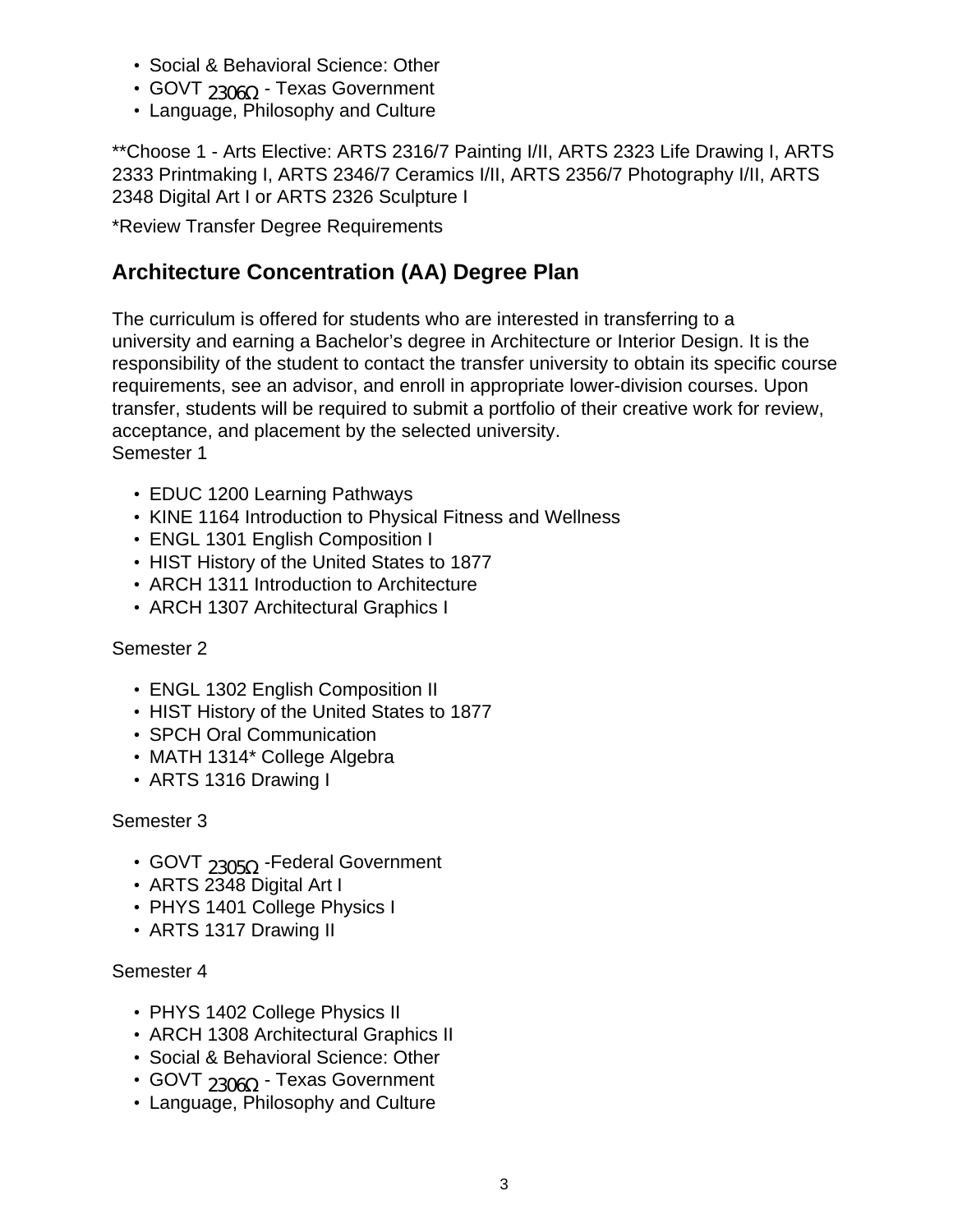\* Most architecture degrees require precalculus level math or equivalent. \*Review Transfer Degree Requirements

# **Theater Concentration (AA) Degree Plan**

The curriculum is offered for students who are interested in transferring to a university and earning a Bachelor's degree in Theater. It is the responsibility of the student to contact the transfer university to obtain its specific course requirements, see an advisor, and enroll in appropriate lower-division courses. Semester 1

- EDUC 1200 Learning Pathways
- KINE 1164 Introduction to Physical Fitness and Wellness
- ENGL 1301 English Composition I
- HIST History of the United States to 1877
- DRAM 1310 Theater Appreciation
- DRAM 1120 Theater Practicum I

#### Semester 2

- ENGL 1302 English Composition II
- HIST History of the United States to 1877
- SPCH Oral Communication
- MATH\*
- DRAM 1351 Acting I

#### Semester 3

- GOVT 2305Q Federal Government
- DRAM x3xx Theater Elective
- LPS x4xx LPS
- DRAM X3xx Theater Elective
- DRAM 2120 Theater Practicum III

#### Semester 4

- LPS x4xx LPS
- DRAM 1308 Theater Elective
- DRAM 2120 Theater Practicum IV
- DRAM 2189 Theater Academic CooperativeV
- Social & Behavioral Science: Other
- GOVT  $_{2306\Omega}$  Texas Government
- Language, Philosophy and Culture

\*Review Transfer Degree Requirements

# **Music Concentration (AA) Degree Plan**

The curriculum is offered for students who are interested in transferring to a university and earning a Bachelor's degree in Visual Arts. It is the responsibility of the student to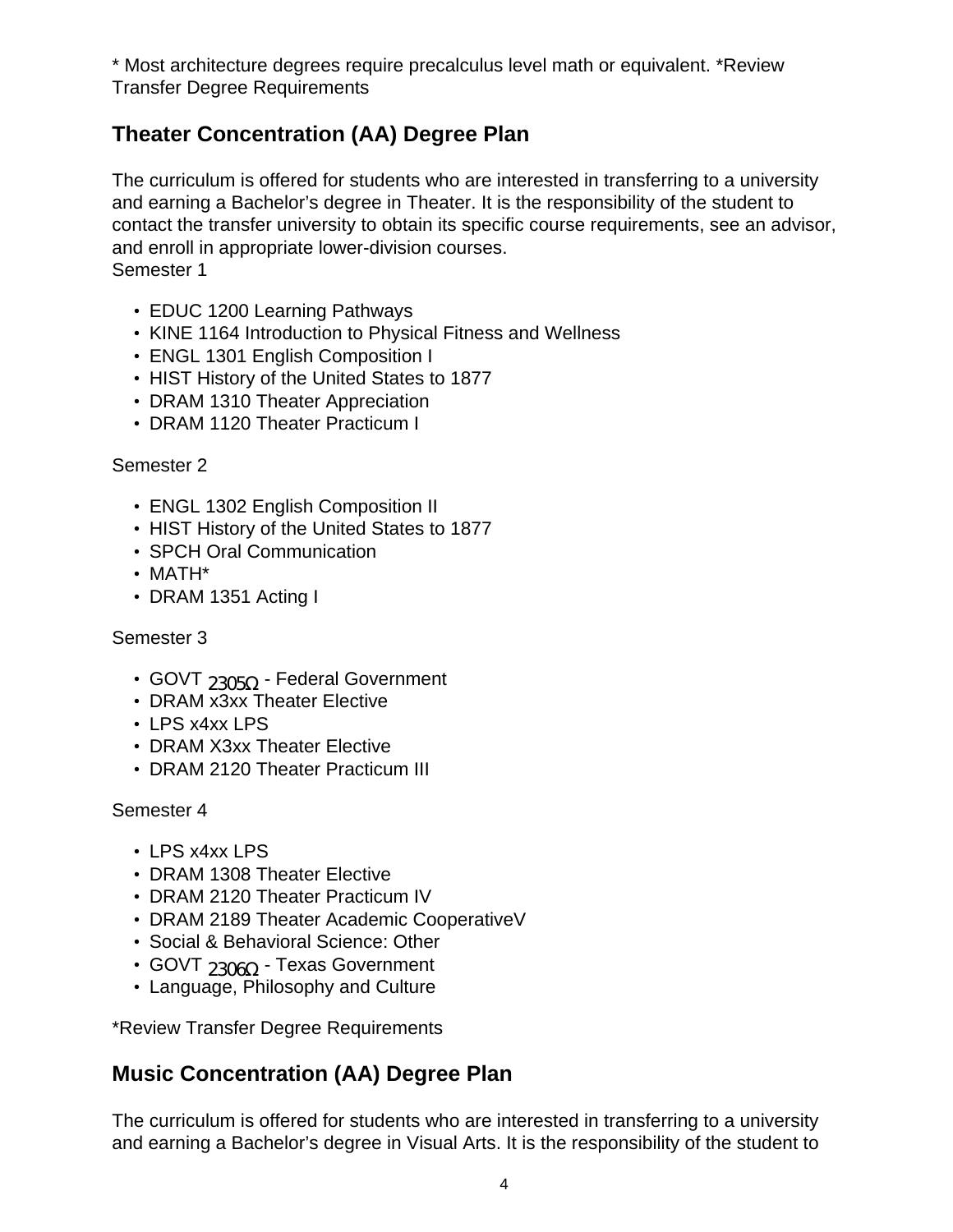contact the transfer university to obtain its specific course requirements, see an advisor, and enroll in appropriate lower-division courses. Semester 1

- EDUC 1200 Learning Pathways
- KINE 1164 Introduction to Physical Fitness and Wellness
- ENGL 1301 English Composition I
- HIST History of the United States to 1877
- MUSI 1310 American Music
- MUSI 1306 Music Appreciation
- MUSI 1311 Music Theory I
- MUSI 1116 Sight Singing and Ear Training I
- MUSI 1181 Class Piano (for non-piano concentrates) or
- \*1169 or 12xx

#### Semester 2

- ENGL 1302 English Composition II
- HIST History of the United States to 1877
- 1332 Contemporary Math
- 1314 College Algebra
- MUSI 1312 Music Theory II

#### Semester 3

- SPCH Oral Communication
- LPS x4xx LPS
- Social & Behavioral Science: Other
- MUEN 11xx Ensemble (Choose from Lee College Concert Choir, Jazz Ensemble, Baytown Symphony Orchestra)

#### Semester 4

- LPS x4xx LPS
- MUSI 1306 Music Literature
- MUEN 11xx Ensemble (Choose from Lee College Concert Choir, Jazz Ensemble, Baytown Symphony Orchestra)
- GOVT 2306O Texas Government
- Language, Philosophy and Culture

\*MUAP 1169 Applied Piano (for non-piano concentrates) {Piano concentrates choose any other applied music course. Choices were available in Voice, Guitar, and Band/ Orchestra instruments.) MUAP 12xx Applied Music (choose from Voice, Piano (for piano concentrates), Guitar, Any Band or Orchestra Instrument)

 [CAREERS IN](https://www.mynextmove.org/find/search?s=CREATIVE+ARTS) [CREATIVE ARTS](https://www.mynextmove.org/find/search?s=CREATIVE+ARTS) **[My Next Move](https://www.mynextmove.org/find/search?s=CREATIVE+ARTS)**